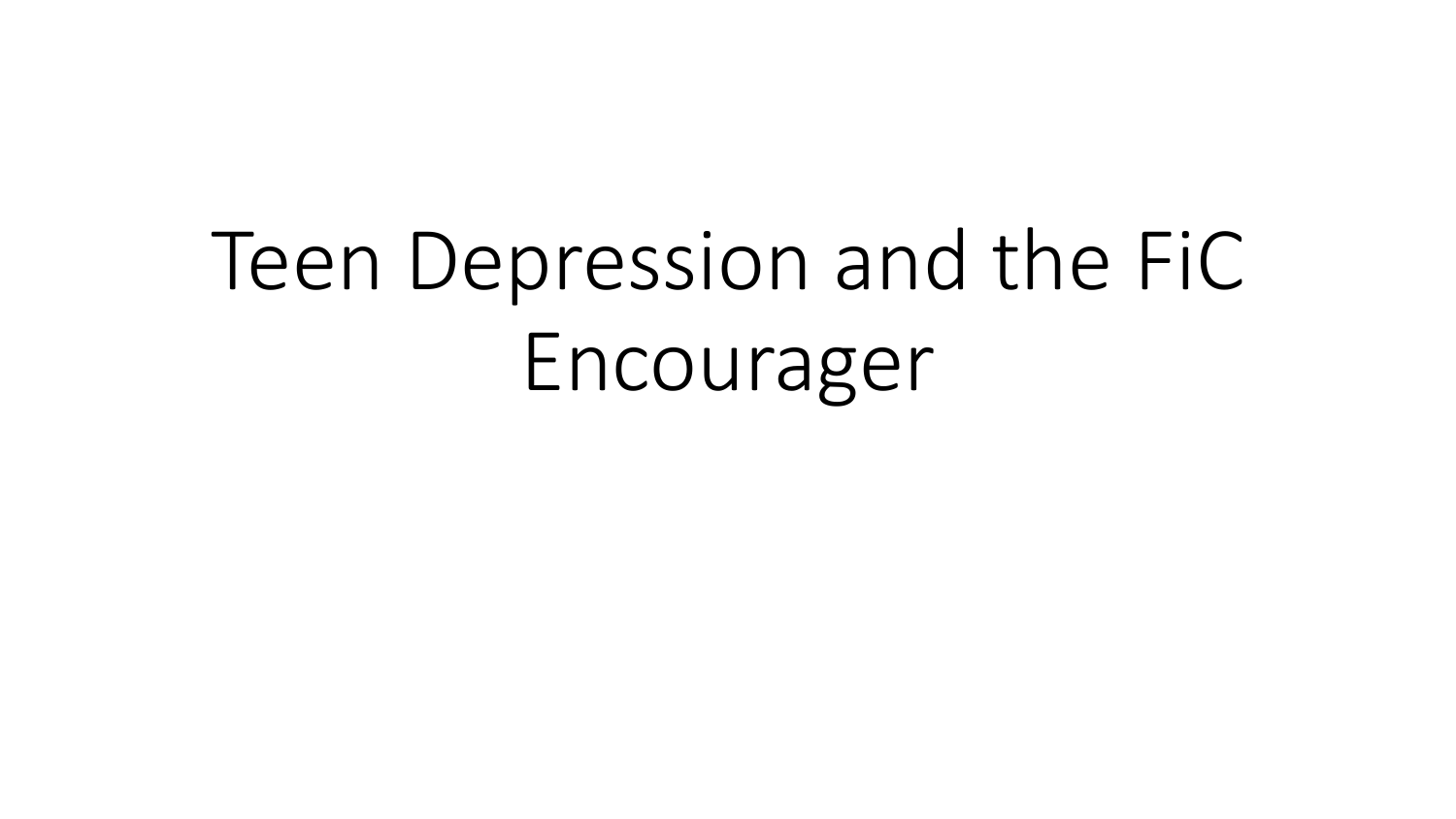# Common Signs of Adolescent Depression

#### **Emotional changes**

- Feelings of sadness, which can include crying spells for no apparent reason
- Frustration or feelings of anger, even over small matters
- Feeling hopeless or empty
- Irritable or annoyed mood
- Loss of interest or pleasure in usual activities
- Loss of interest in, or conflict with, family and friends
- Low self-esteem
- Feelings of worthlessness or guilt
- Fixation on past failures or exaggerated self-blame or selfcriticism
- Extreme sensitivity to rejection or failure, and the need for excessive reassurance
- Trouble thinking, concentrating, making decisions and remembering things
- Ongoing sense that life and the future are grim and bleak
- Frequent thoughts of death, dying or suicide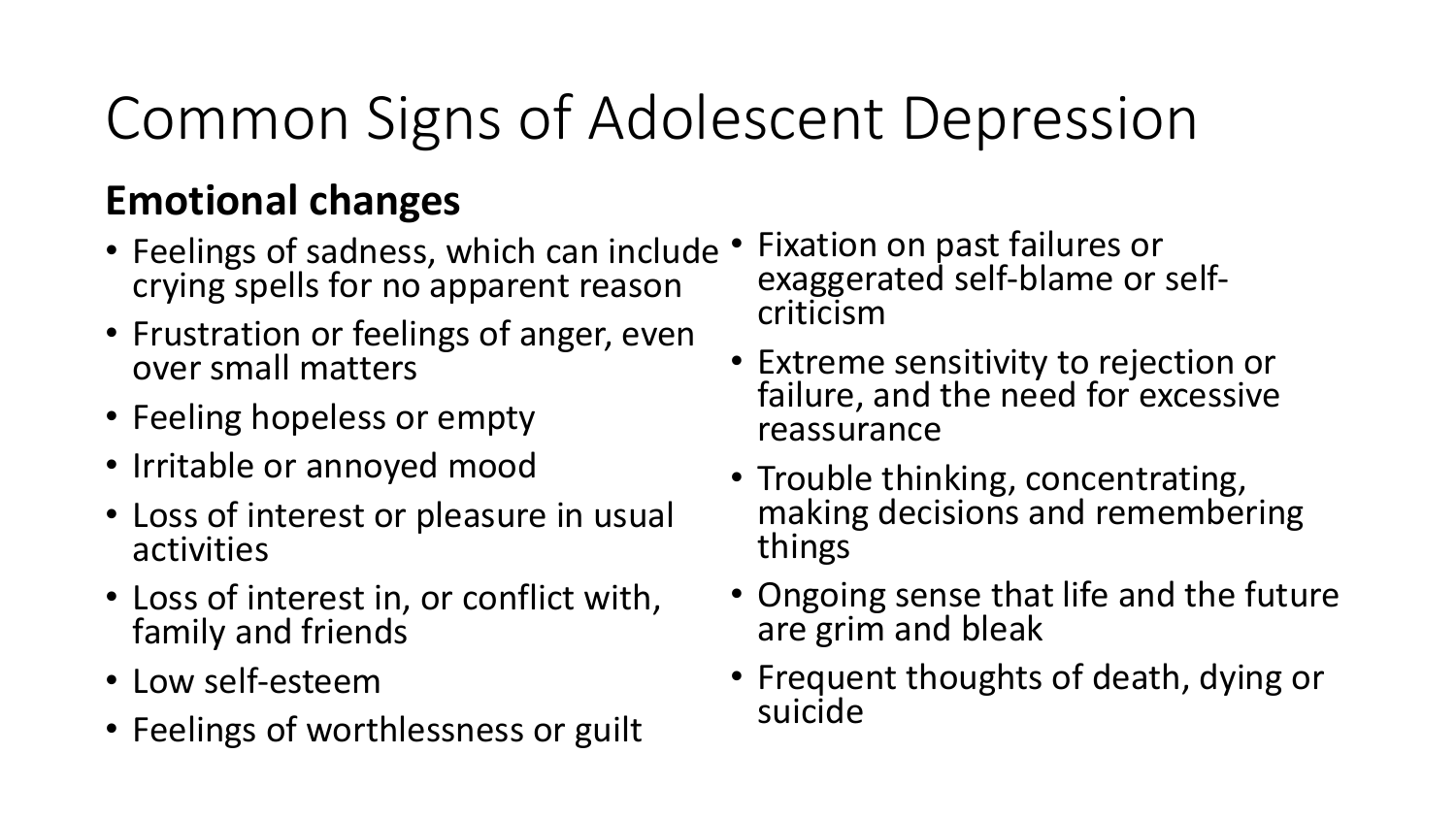# Common Signs of Adolescent Depression

#### **Behavioral changes**

- Tiredness and loss of energy
- Insomnia or sleeping too much
- Changes in appetite  $-$  decreased appetite and weight loss, or increased cravings for food and weight gain
- Use of alcohol or drugs
- Agitation or restlessness  $-$  for example, pacing, hand-wringing or an inability to sit still
- Slowed thinking, speaking or body movements
- Frequent complaints of unexplained body aches and headaches, which may include frequent visits to the school nurse
- Social isolation
- Poor school performance or frequent absences from school
- Less attention to personal hygiene or appearance
- Angry outbursts, disruptive or risky behavior, or other acting-out behaviors
- Self-harm  $-$  for example, cutting, burning, or excessive piercing or tattooing
- Making a suicide plan or a suicide attempt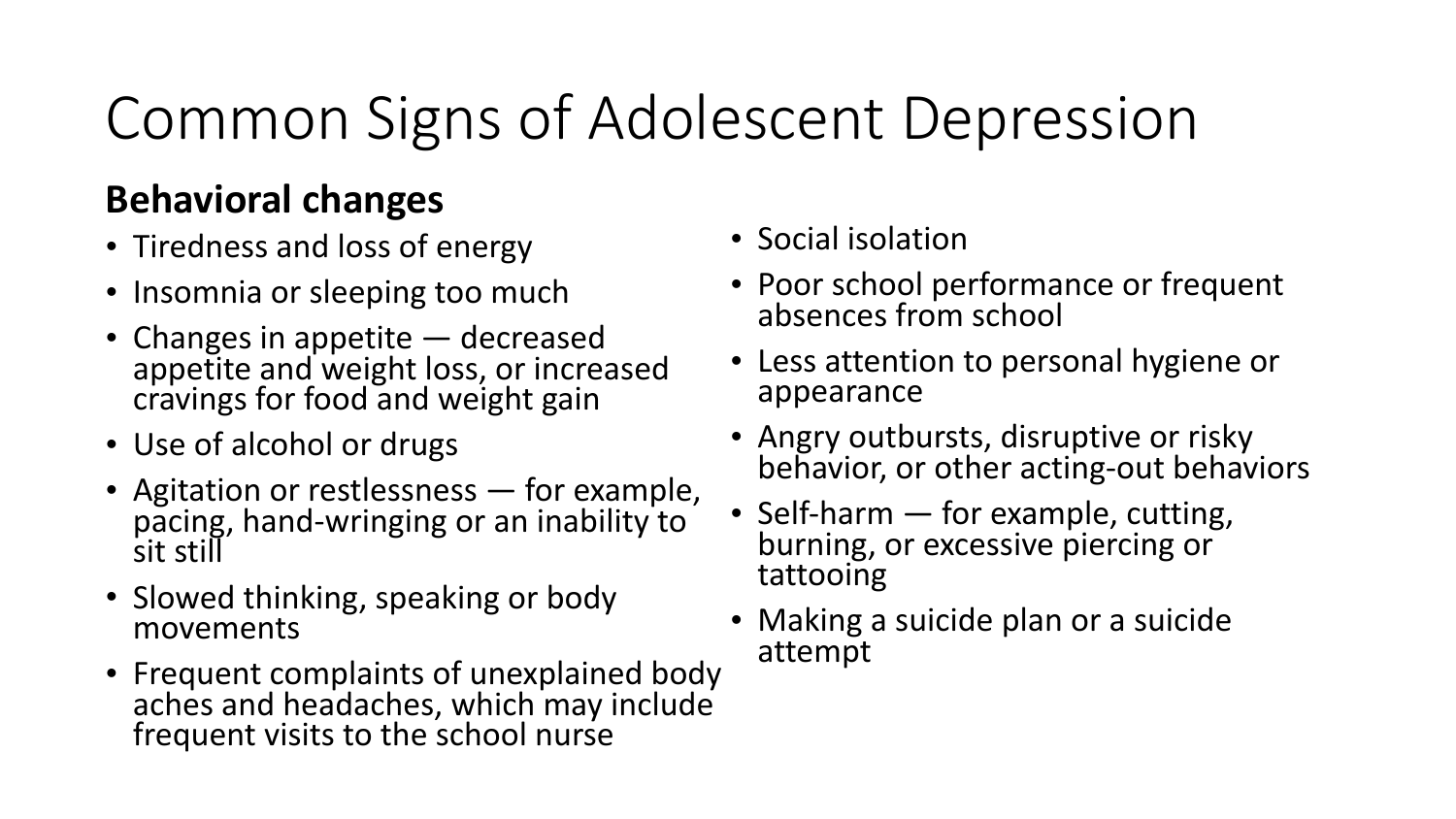### Pre-Pandemic Stats on U.S. Teen Depression

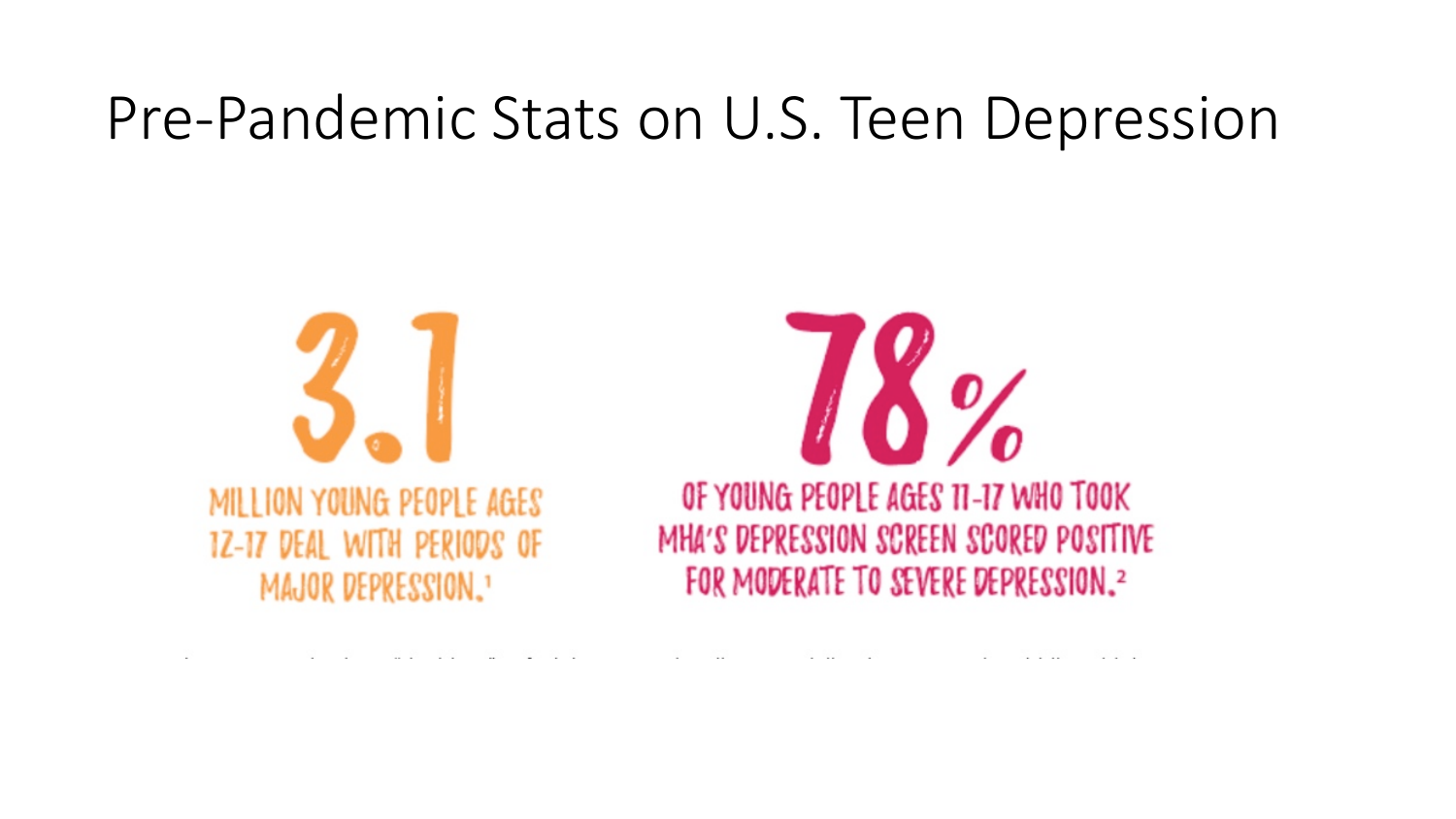### Freedom in Christ Ministries



Depression is different than Sadness in that

Working definition of Depression  $-$  A deficiency of hope.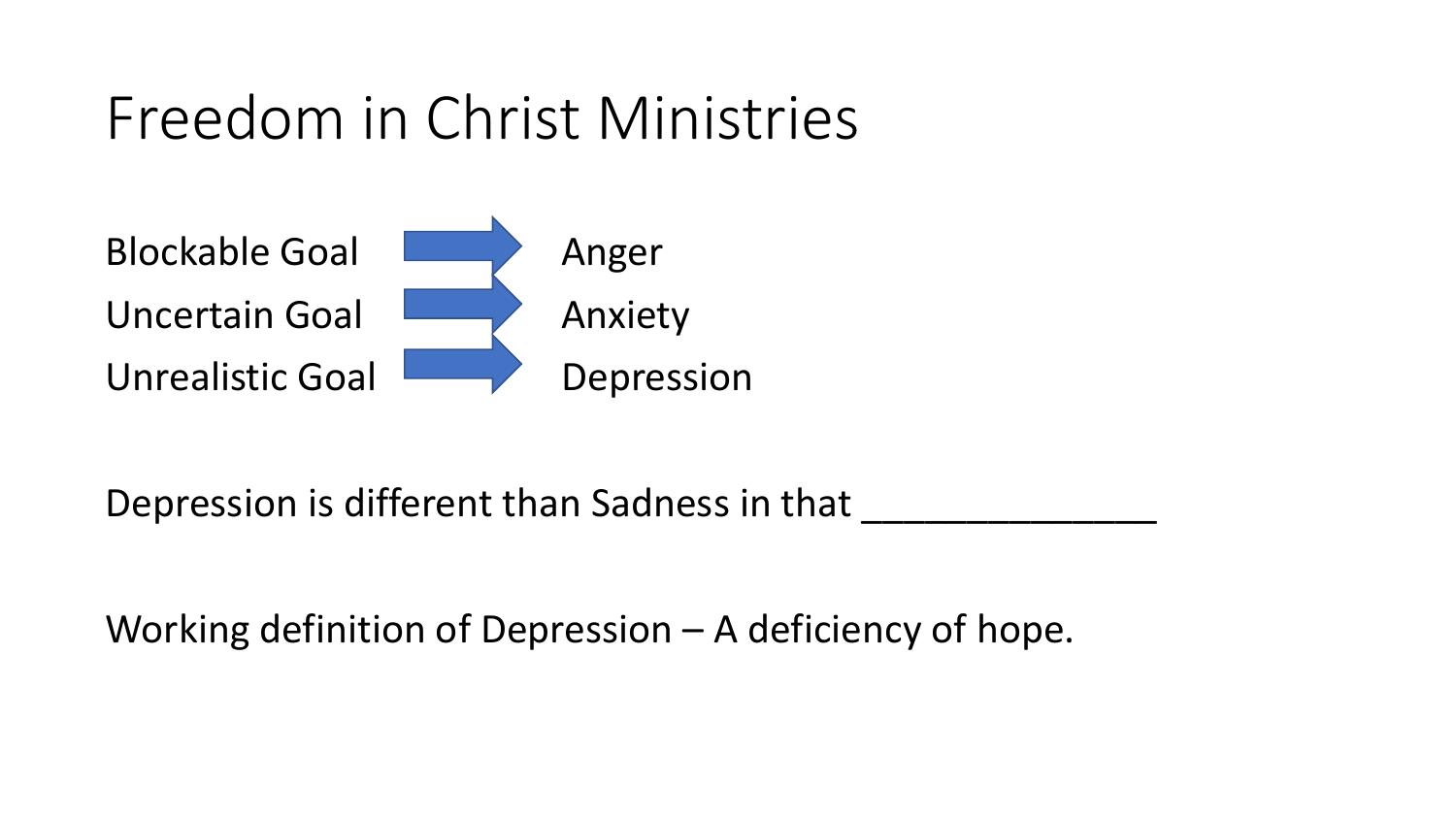### Combatting Depression

Recovery -- Encouragement

Prevention -- Exhortation

Most biblical approaches are solely informational and propositional. E.g. If you will listen and look to God's Word If you will trust/believe God's Word If you will do God's Word

Then you will be well. You will recover and be resilient.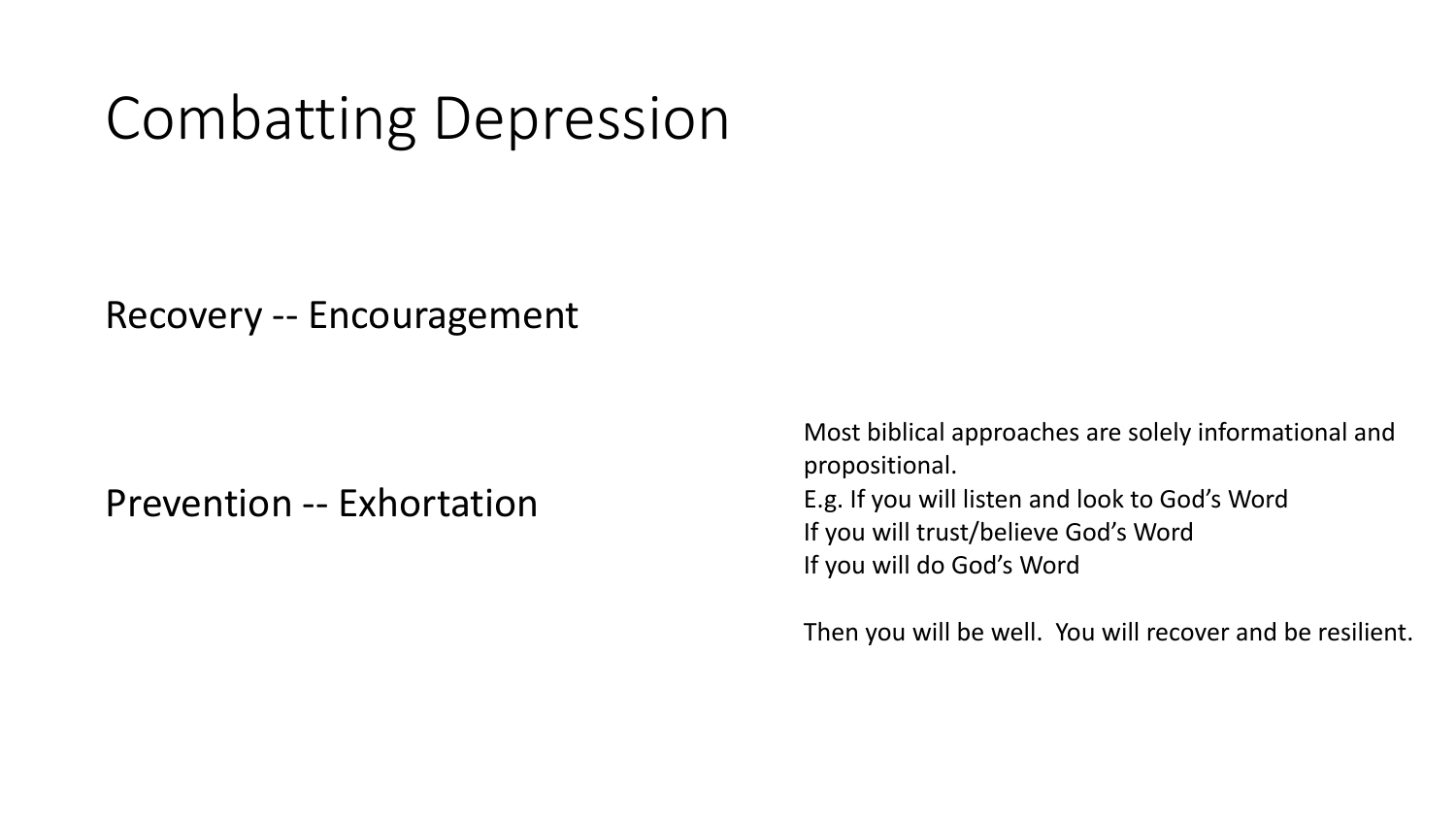# The Problem with Traditional Biblical Approaches to Teen Depression

Problem#1 – Adolescent Neurological Limitations

Problem #2 – Systemic Issues

Problem #3 – DNA/Predispositions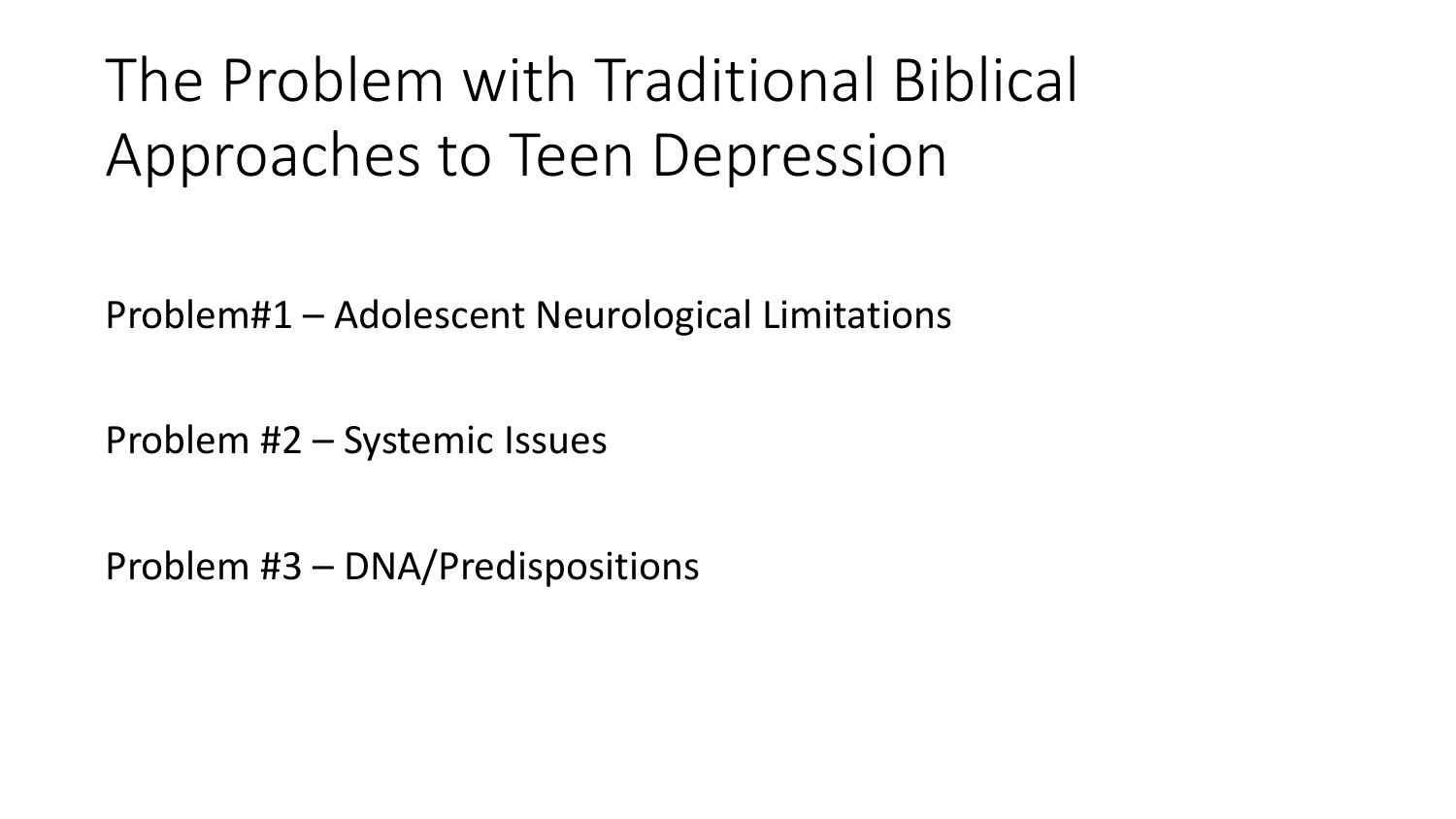# A Strategy (Biblical and Psychological) for Encouraging Distraught Teens

Attunement – The desire and ability to respect and relate to the inner world of another person.

> Empathy Assurance Assistance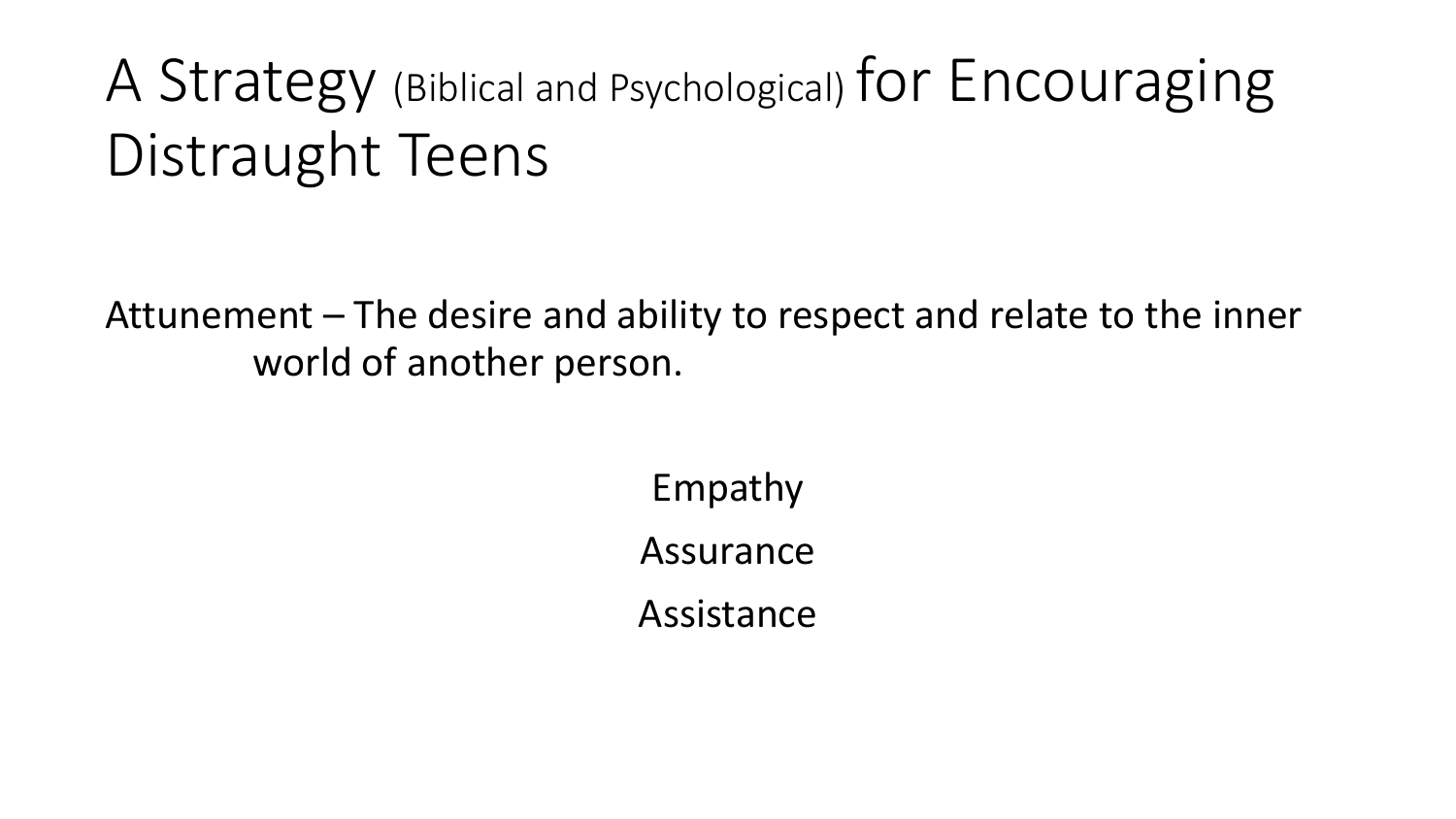# A Strategy (Biblical and Psychological) for Encouraging Distraught Teens

Attunement in the Scriptures:

Genesis 16: 1 – 13. *Hagar and El Roi* 

2 Corinthians 1: 3-7